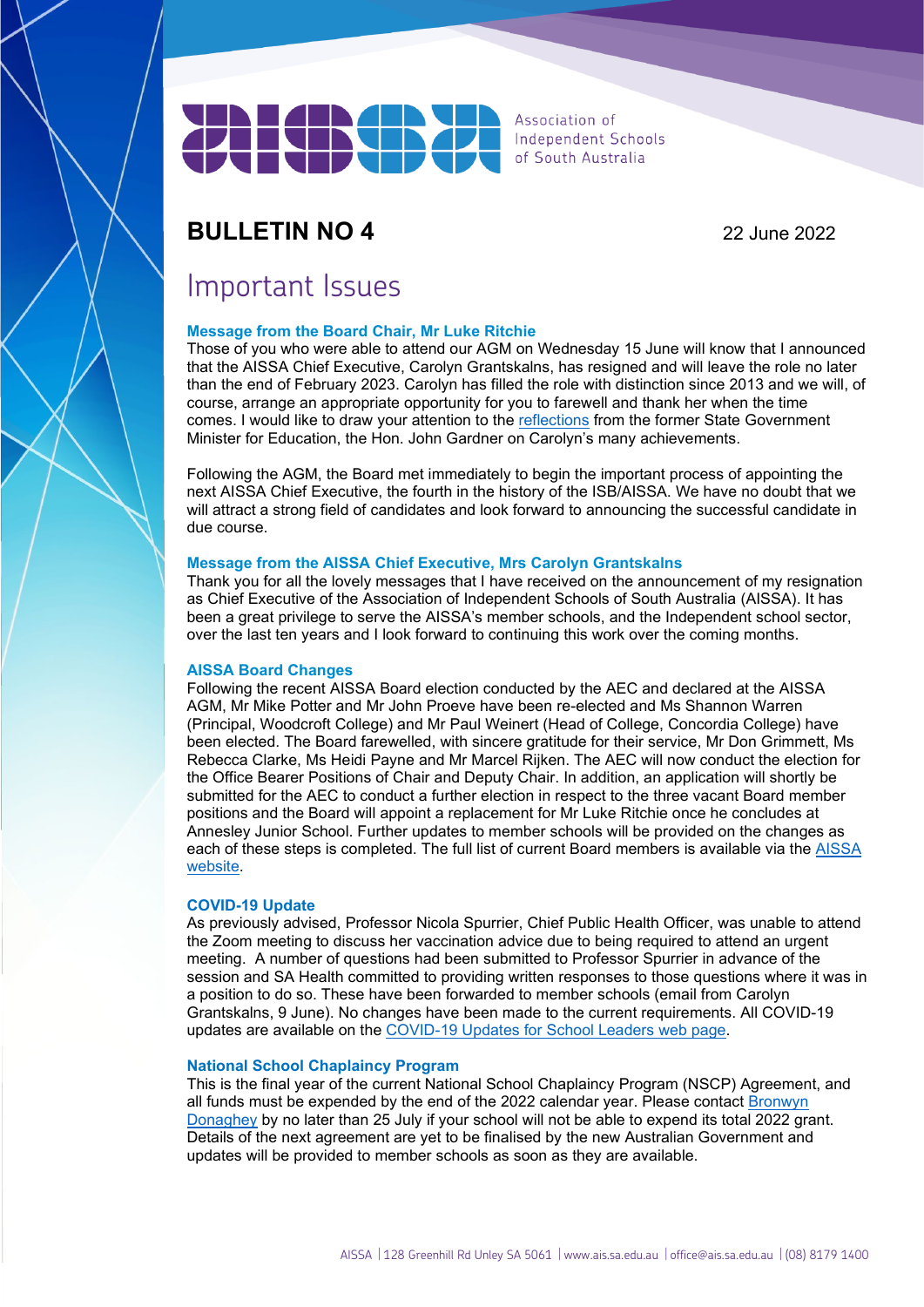#### **Choice and Affordability Fund (CAF)**

Transition assistance grants have been paid to eligible non-systemic schools. Applications have also been received for the Business Development Planning Program and work will commence soon. Please contact [Carolyn Grantskalns](mailto:grantskalnsc@ais.sa.edu.au) or [Bronwyn Donaghey](mailto:donagheyb@ais.sa.edu.au) if you have any questions regarding CAF.

#### **New Australian Government Minister for Education, Training and Skills**

Following the election of the new Labor Australian Government, Mr Jason Clare has been appointed as Minister for Education. The AISSA looks forward to working with Minister Clare in a number of important areas. The AISSA thanks the former Minister and Acting Minister, the Honourable Alan Tudge and the Honourable Stuart Robert, for their work in the area.

#### **2022 AISSA Leaders' Dinner**

The 2022 AISSA Leaders' Dinner was held on Thursday 9 June. The Honourable Blair Boyer MP, State Government Minister for Education, Training and Skills, was guest speaker and outlined his vision for education in South Australia.

### **Applications for Commonwealth Capital Grants in 2024**

The annual BGA Seminar for schools wishing to apply for a Commonwealth Capital Grant for 2024 has been changed from October to **Thursday 25 August 2022 via Zoom**. It is strongly recommended that key personnel from schools considering applying for the next round of funding attend this seminar. The new date for the seminar will give schools additional time to consider applications for future refurbishment and construction needs in line with the school's current Master Plan. The application for Stage 1 Notice of Intent for Capital Grant Funding in 2024 will be available for schools to download from 1 September 2022 and applications are to be submitted by 24 November 2022. Registration for the seminar will be available from early August. For further information please contact Jane Pike, Executive Officer, BGA on 8179 1421.

## **New Criminal Offences under the Statutes Amendment (Child Sexual Abuse) Act 2021**

Information has been forwarded to member schools regarding the new Criminal Offences under the Statutes Amendment (Child Sexual Abuse) Act 2021 (email from Carolyn Grantskalns, 17 June). A copy of the updated AISSA Child Protection Policy Guidelines 2022 and a word version of the Child Protection Policy Template were attached to assist schools in ensuring that their policy is up to date with the latest requirements and are available on the [Policy Resources](https://www.ais.sa.edu.au/policy-resources/) page of the AISSA website (login required).

## **Allied Health Specialist Support Services program**

The Allied Health Specialist Support Services program is now in its final year. This program aims to build the capacity of school staff to cater more effectively for students with diverse needs, especially for those who have been identified as 'at risk' in developing their educational potential. Schools that have an Early Learning Centre may also be assisted with the early identification of students with additional needs and be supported to provide early intervention strategies. For further information, please contact [Alice Duffield](mailto:duffielda@ais.sa.edu.au) or [Melissa Symonds.](mailto:symondsm@ais.sa.edu.au)

#### **Reporting Persistent Absenteeism**

An email was forwarded to the Principal contact email address by the Department for Education on Thursday 2 June requesting confirmation of the appropriate person to login to the Smarty Grants system which has been set up to provide each school with a template to complete with data for any students enrolled in the school who have been absent for 10 or more days in a term, either authorised or unauthorised. Please contact [Bronwyn Donaghey](mailto:donagheyb@ais.sa.edu.au) if you have not received this email.

#### **Reporting School Performance Information**

School performance reporting for the 2021 calendar year is required to be publicly reported on your school's website by 30 June 2022. The [information to be reported](https://www.ais.sa.edu.au/compliance-framework/school-performance-information/) (login required) includes contextual information about the school; teacher standards and qualifications; workforce composition; student attendance at the school; student results in NAP annual assessments; parent, student and teacher satisfaction with the school; school income broken down by funding source; and, for a school that provides secondary education, senior secondary outcomes and post-school destinations. Reporting this information is a condition of funding under the Australian Education Act 2013.